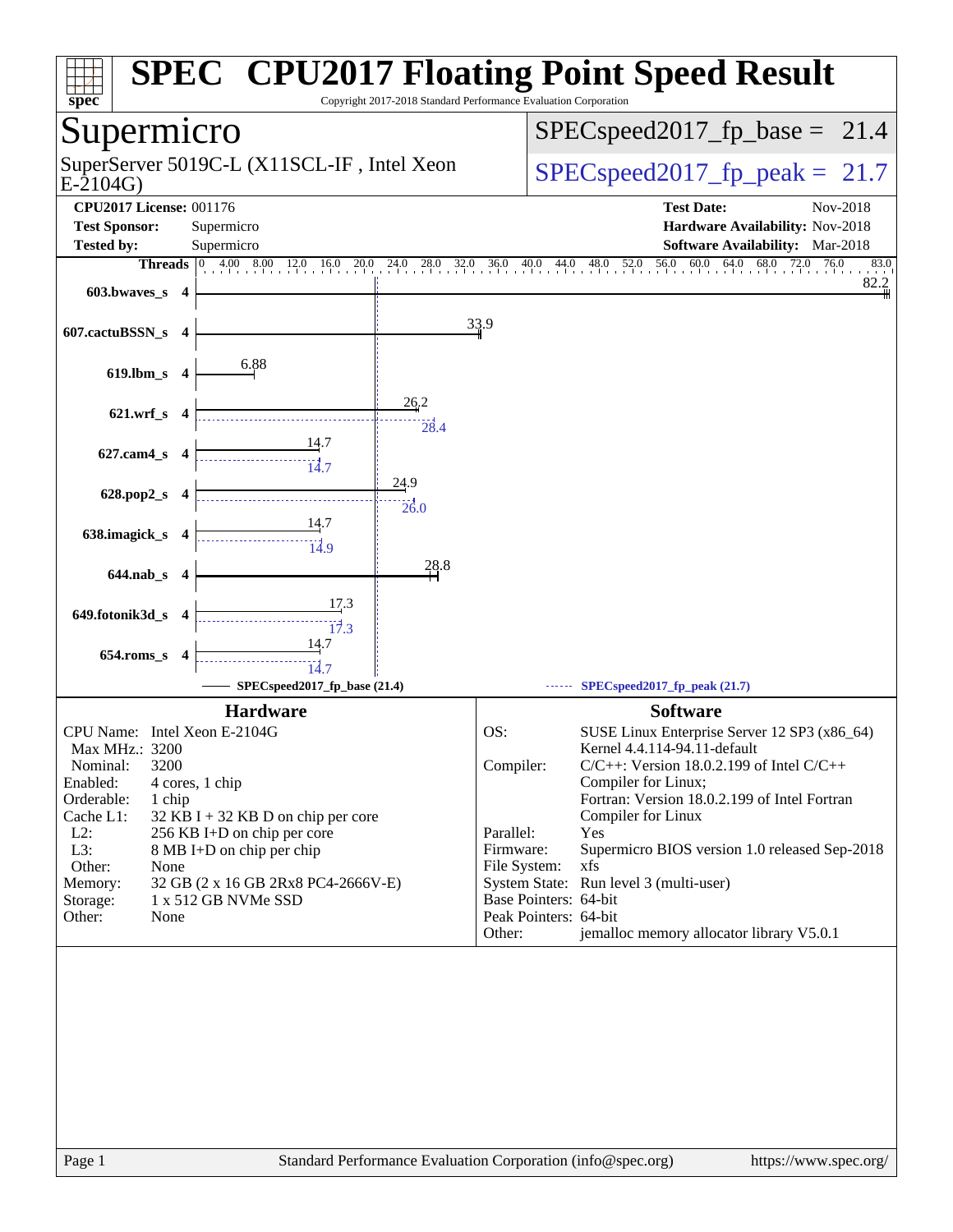

Copyright 2017-2018 Standard Performance Evaluation Corporation

## Supermicro

E-2104G) SuperServer 5019C-L (X11SCL-IF, Intel Xeon  $SPEC speed2017$  fp\_peak = 21.7

 $SPECspeed2017_fp\_base = 21.4$ 

**[CPU2017 License:](http://www.spec.org/auto/cpu2017/Docs/result-fields.html#CPU2017License)** 001176 **[Test Date:](http://www.spec.org/auto/cpu2017/Docs/result-fields.html#TestDate)** Nov-2018 **[Test Sponsor:](http://www.spec.org/auto/cpu2017/Docs/result-fields.html#TestSponsor)** Supermicro **[Hardware Availability:](http://www.spec.org/auto/cpu2017/Docs/result-fields.html#HardwareAvailability)** Nov-2018 **[Tested by:](http://www.spec.org/auto/cpu2017/Docs/result-fields.html#Testedby)** Supermicro **[Software Availability:](http://www.spec.org/auto/cpu2017/Docs/result-fields.html#SoftwareAvailability)** Mar-2018

#### **[Results Table](http://www.spec.org/auto/cpu2017/Docs/result-fields.html#ResultsTable)**

|                            | <b>Base</b>    |                |       |                |             |                |       | <b>Peak</b>    |                |              |                |              |                |              |
|----------------------------|----------------|----------------|-------|----------------|-------------|----------------|-------|----------------|----------------|--------------|----------------|--------------|----------------|--------------|
| <b>Benchmark</b>           | <b>Threads</b> | <b>Seconds</b> | Ratio | <b>Seconds</b> | Ratio       | <b>Seconds</b> | Ratio | <b>Threads</b> | <b>Seconds</b> | <b>Ratio</b> | <b>Seconds</b> | <b>Ratio</b> | <b>Seconds</b> | <b>Ratio</b> |
| 603.bwaves_s               | 4              | 714            | 82.6  | 717            | 82.2        | 719            | 82.0  | 4              | 714            | 82.6         | 717            | 82.2         | 719            | 82.0         |
| 607.cactuBSSN s            | 4              | 496            | 33.6  | 492            | <b>33.9</b> | 491            | 34.0  | 4              | 496            | 33.6         | 492            | 33.9         | 491            | 34.0         |
| $619.1$ bm s               | 4              | 761            | 6.88  | 760            | 6.89        | 761            | 6.88  | 4              | 761            | 6.88         | 760            | 6.89         | 761            | 6.88         |
| $621$ .wrf s               | 4              | 505            | 26.2  | 505            | 26.2        | 499            | 26.5  | 4              | 467            | 28.3         | 466            | 28.4         | 466            | 28.4         |
| $627$ .cam $4$ s           | 4              | 604            | 14.7  | 604            | 14.7        | 604            | 14.7  | 4              | 603            | 14.7         | 604            | 14.7         | 602            | 14.7         |
| $628.pop2_s$               | 4              | 477            | 24.9  | 476            | 24.9        | 477            | 24.9  | 4              | 457            | 26.0         | 456            | 26.0         | 458            | 25.9         |
| 638.imagick_s              | $\overline{4}$ | 980            | 14.7  | 980            | 14.7        | 981            | 14.7  | 4              | 967            | 14.9         | 967            | 14.9         | 966            | 14.9         |
| $644$ .nab s               | 4              | 607            | 28.8  | 627            | 27.9        | 607            | 28.8  | 4              | 607            | 28.8         | 627            | 27.9         | 607            | 28.8         |
| 649.fotonik3d_s            | 4              | 527            | 17.3  | 527            | 17.3        | 528            | 17.3  | 4              | 528            | 17.3         | 528            | 17.3         | 528            | 17.3         |
| $654$ .roms s              | 4              | 1069           | 14.7  | 1069           | 14.7        | 1067           | 14.8  | 4              | 1067           | <b>14.7</b>  | 1068           | 14.7         | 1067           | 14.8         |
| $SPEC speed2017$ fp base = | 21.4           |                |       |                |             |                |       |                |                |              |                |              |                |              |

**[SPECspeed2017\\_fp\\_peak =](http://www.spec.org/auto/cpu2017/Docs/result-fields.html#SPECspeed2017fppeak) 21.7**

Results appear in the [order in which they were run.](http://www.spec.org/auto/cpu2017/Docs/result-fields.html#RunOrder) Bold underlined text [indicates a median measurement](http://www.spec.org/auto/cpu2017/Docs/result-fields.html#Median).

#### **[Operating System Notes](http://www.spec.org/auto/cpu2017/Docs/result-fields.html#OperatingSystemNotes)**

Stack size set to unlimited using "ulimit -s unlimited"

#### **[General Notes](http://www.spec.org/auto/cpu2017/Docs/result-fields.html#GeneralNotes)**

Environment variables set by runcpu before the start of the run: KMP\_AFFINITY = "granularity=fine,compact" LD\_LIBRARY\_PATH = "/home/cpu2017/lib/ia32:/home/cpu2017/lib/intel64:/home/cpu2017/je5.0.1-32:/home/cpu2017/je5.0.1-64" OMP\_STACKSIZE = "192M"

 Binaries compiled on a system with 1x Intel Core i7-6700K CPU + 32GB RAM memory using Redhat Enterprise Linux 7.5 Transparent Huge Pages enabled by default Prior to runcpu invocation Filesystem page cache synced and cleared with: sync; echo 3> /proc/sys/vm/drop\_caches

 Yes: The test sponsor attests, as of date of publication, that CVE-2017-5754 (Meltdown) is mitigated in the system as tested and documented. Yes: The test sponsor attests, as of date of publication, that CVE-2017-5753 (Spectre variant 1) is mitigated in the system as tested and documented. Yes: The test sponsor attests, as of date of publication, that CVE-2017-5715 (Spectre variant 2) is mitigated in the system as tested and documented. jemalloc, a general purpose malloc implementation built with the RedHat Enterprise 7.5, and the system compiler gcc 4.8.5 sources available from jemalloc.net or <https://github.com/jemalloc/jemalloc/releases>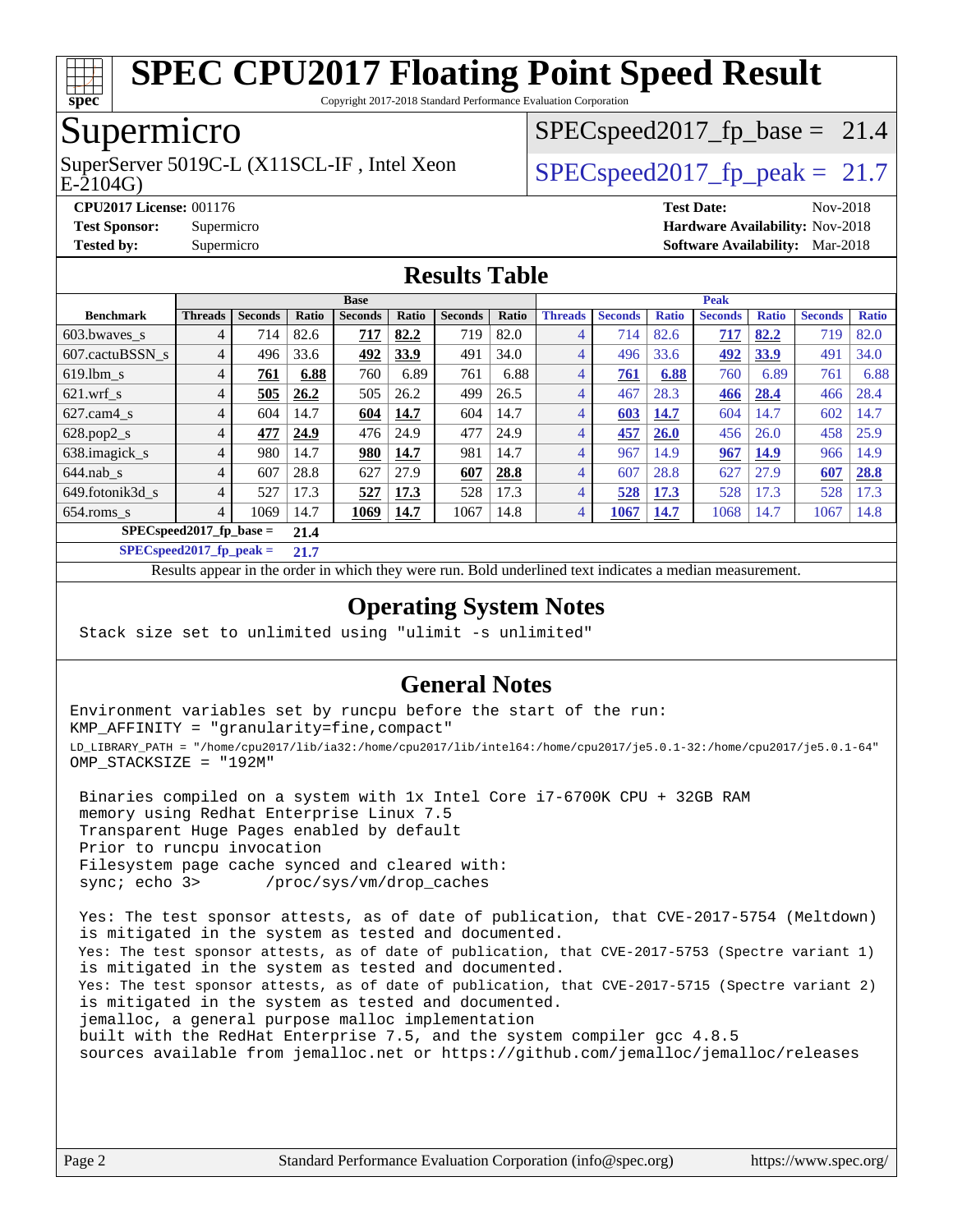

Copyright 2017-2018 Standard Performance Evaluation Corporation

## Supermicro

E-2104G) SuperServer 5019C-L (X11SCL-IF, Intel Xeon  $SPEC speed2017_fp\_peak = 21.7$ 

 $SPECspeed2017_fp\_base = 21.4$ 

**[Tested by:](http://www.spec.org/auto/cpu2017/Docs/result-fields.html#Testedby)** Supermicro **[Software Availability:](http://www.spec.org/auto/cpu2017/Docs/result-fields.html#SoftwareAvailability)** Mar-2018

**[CPU2017 License:](http://www.spec.org/auto/cpu2017/Docs/result-fields.html#CPU2017License)** 001176 **[Test Date:](http://www.spec.org/auto/cpu2017/Docs/result-fields.html#TestDate)** Nov-2018 **[Test Sponsor:](http://www.spec.org/auto/cpu2017/Docs/result-fields.html#TestSponsor)** Supermicro **[Hardware Availability:](http://www.spec.org/auto/cpu2017/Docs/result-fields.html#HardwareAvailability)** Nov-2018

#### **[Platform Notes](http://www.spec.org/auto/cpu2017/Docs/result-fields.html#PlatformNotes)**

Page 3 Standard Performance Evaluation Corporation [\(info@spec.org\)](mailto:info@spec.org) <https://www.spec.org/> Sysinfo program /home/cpu2017/bin/sysinfo Rev: r5974 of 2018-05-19 9bcde8f2999c33d61f64985e45859ea9 running on linux-0lg1 Fri Nov 9 23:16:47 2018 SUT (System Under Test) info as seen by some common utilities. For more information on this section, see <https://www.spec.org/cpu2017/Docs/config.html#sysinfo> From /proc/cpuinfo model name : Intel(R) Xeon(R) E-2104G CPU @ 3.20GHz 1 "physical id"s (chips) 4 "processors" cores, siblings (Caution: counting these is hw and system dependent. The following excerpts from /proc/cpuinfo might not be reliable. Use with caution.) cpu cores : 4 siblings : 4 physical 0: cores 0 1 2 3 From lscpu: Architecture: x86\_64 CPU op-mode(s): 32-bit, 64-bit Byte Order: Little Endian  $CPU(s):$  4 On-line CPU(s) list: 0-3 Thread(s) per core: 1 Core(s) per socket: 4 Socket(s): 1 NUMA node(s): 1 Vendor ID: GenuineIntel CPU family: 6 Model: 158<br>Model name: 1158  $Intel(R)$  Xeon(R) E-2104G CPU @ 3.20GHz Stepping: 10 CPU MHz: 3129.410 CPU max MHz: 3200.0000 CPU min MHz: 800.0000 BogoMIPS: 6383.97 Virtualization: VT-x L1d cache: 32K L1i cache: 32K L2 cache: 256K L3 cache: 8192K NUMA node0 CPU(s): 0-3 Flags: fpu vme de pse tsc msr pae mce cx8 apic sep mtrr pge mca cmov pat pse36 clflush dts acpi mmx fxsr sse sse2 ss ht tm pbe syscall nx pdpe1gb rdtscp lm constant\_tsc art arch\_perfmon pebs bts rep\_good nopl xtopology nonstop\_tsc aperfmperf eagerfpu pni pclmulqdq dtes64 monitor ds\_cpl vmx smx est tm2 ssse3 sdbg **(Continued on next page)**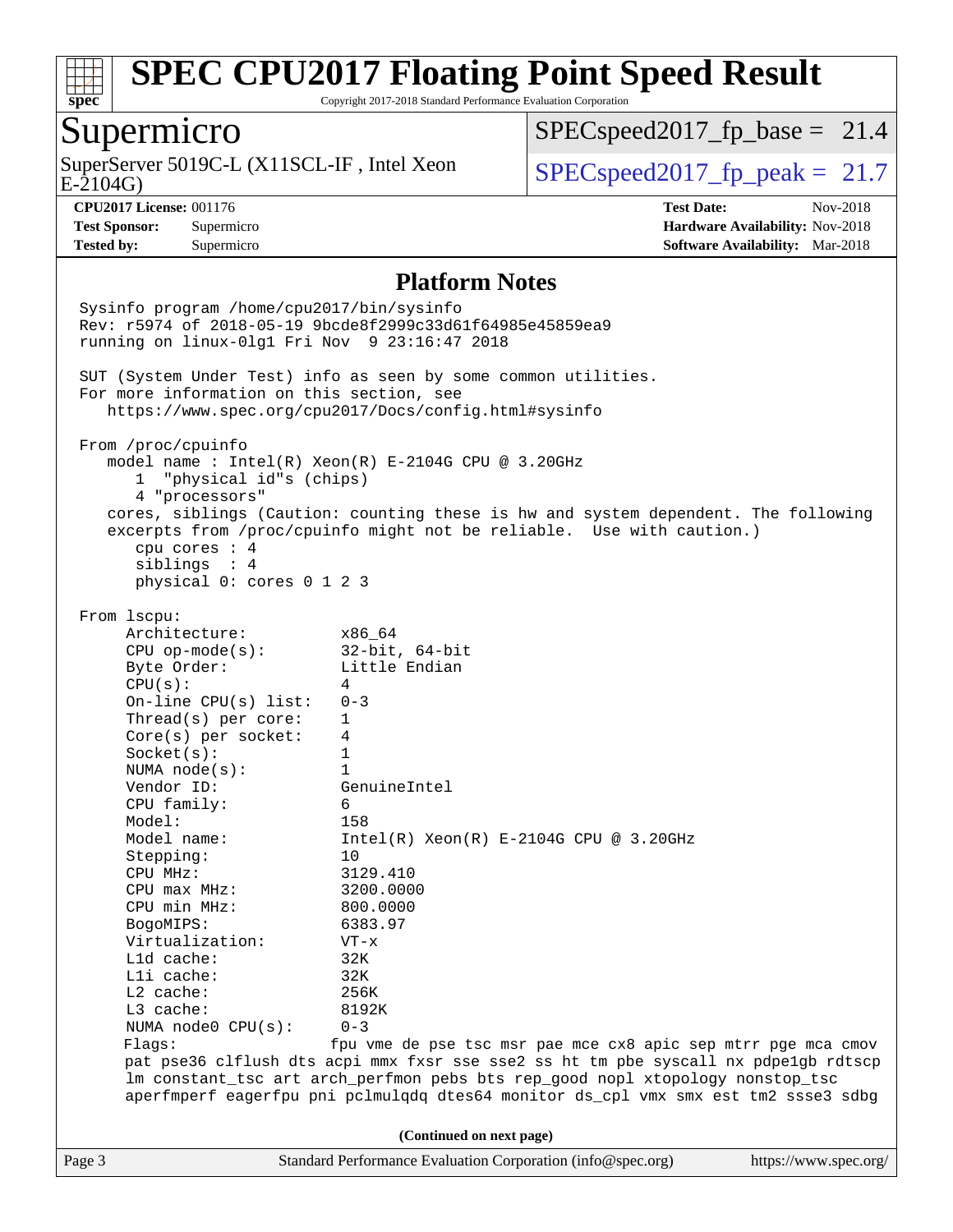

Copyright 2017-2018 Standard Performance Evaluation Corporation

#### Supermicro

E-2104G) SuperServer 5019C-L (X11SCL-IF, Intel Xeon  $SPEC speed2017$  fp\_peak = 21.7

 $SPECspeed2017_fp\_base = 21.4$ 

**[Tested by:](http://www.spec.org/auto/cpu2017/Docs/result-fields.html#Testedby)** Supermicro **[Software Availability:](http://www.spec.org/auto/cpu2017/Docs/result-fields.html#SoftwareAvailability)** Mar-2018

**[CPU2017 License:](http://www.spec.org/auto/cpu2017/Docs/result-fields.html#CPU2017License)** 001176 **[Test Date:](http://www.spec.org/auto/cpu2017/Docs/result-fields.html#TestDate)** Nov-2018 **[Test Sponsor:](http://www.spec.org/auto/cpu2017/Docs/result-fields.html#TestSponsor)** Supermicro **[Hardware Availability:](http://www.spec.org/auto/cpu2017/Docs/result-fields.html#HardwareAvailability)** Nov-2018

#### **[Platform Notes \(Continued\)](http://www.spec.org/auto/cpu2017/Docs/result-fields.html#PlatformNotes)**

 fma cx16 xtpr pdcm pcid sse4\_1 sse4\_2 x2apic movbe popcnt tsc\_deadline\_timer aes xsave avx f16c rdrand lahf\_lm abm 3dnowprefetch arat epb invpcid\_single pln pts dtherm hwp hwp\_notify hwp\_act\_window hwp\_epp intel\_pt rsb\_ctxsw spec\_ctrl retpoline kaiser tpr\_shadow vnmi flexpriority ept vpid fsgsbase tsc\_adjust bmi1 hle avx2 smep bmi2 erms invpcid rtm mpx rdseed adx smap clflushopt xsaveopt xsavec xgetbv1 /proc/cpuinfo cache data cache size : 8192 KB From numactl --hardware WARNING: a numactl 'node' might or might not correspond to a physical chip. available: 1 nodes (0) node 0 cpus: 0 1 2 3 node 0 size: 32089 MB node 0 free: 18026 MB node distances: node 0 0: 10 From /proc/meminfo MemTotal: 32860044 kB HugePages\_Total: 0 Hugepagesize: 2048 kB From /etc/\*release\* /etc/\*version\* SuSE-release: SUSE Linux Enterprise Server 12 (x86\_64) VERSION = 12 PATCHLEVEL = 3 # This file is deprecated and will be removed in a future service pack or release. # Please check /etc/os-release for details about this release. os-release: NAME="SLES" VERSION="12-SP3" VERSION\_ID="12.3" PRETTY\_NAME="SUSE Linux Enterprise Server 12 SP3" ID="sles" ANSI\_COLOR="0;32" CPE\_NAME="cpe:/o:suse:sles:12:sp3" uname -a: Linux linux-0lg1 4.4.114-94.11-default #1 SMP Thu Feb 1 19:28:26 UTC 2018 (4309ff9) x86\_64 x86\_64 x86\_64 GNU/Linux Kernel self-reported vulnerability status: CVE-2017-5754 (Meltdown): Mitigation: PTI **(Continued on next page)**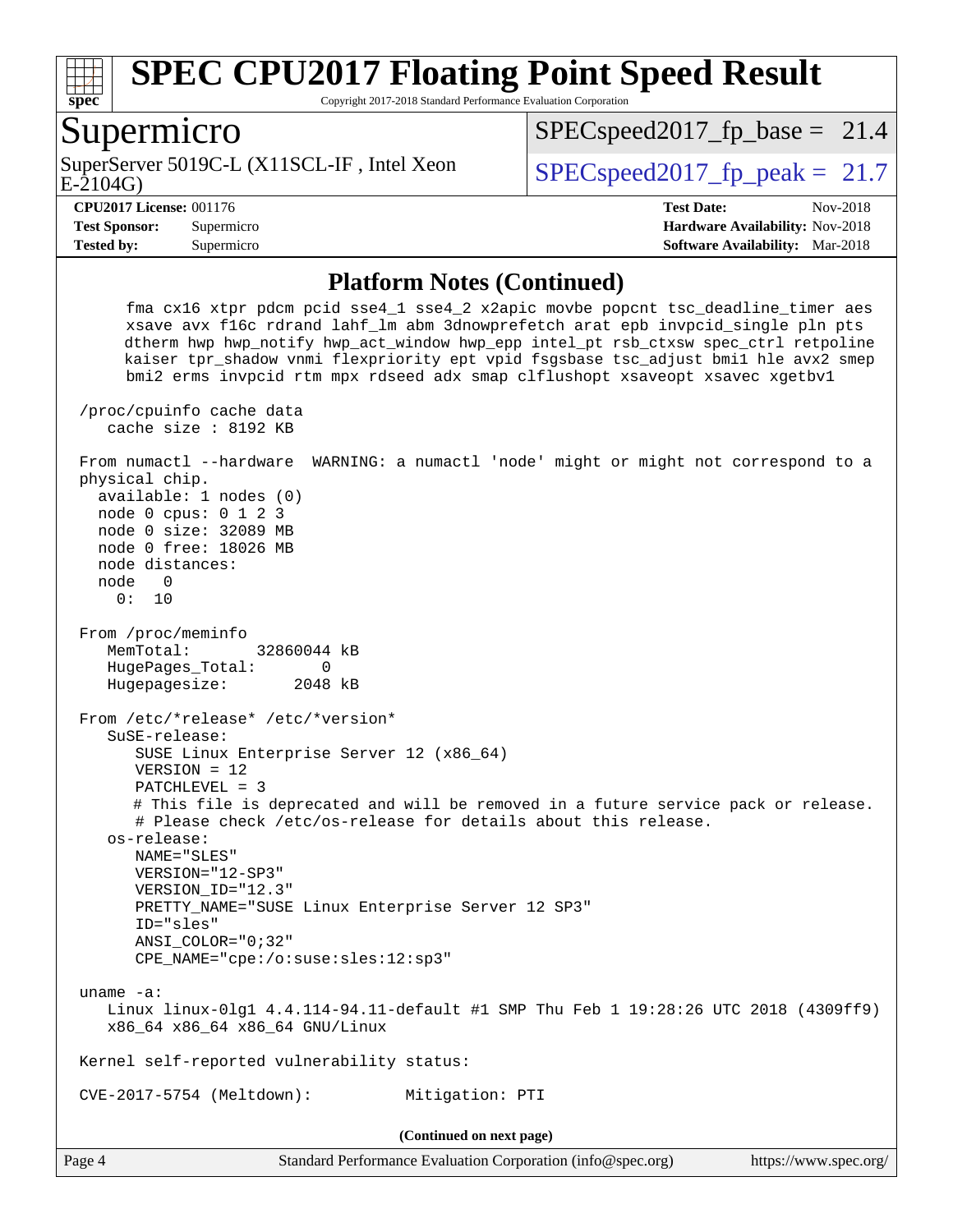

Copyright 2017-2018 Standard Performance Evaluation Corporation

#### Supermicro

E-2104G) SuperServer 5019C-L (X11SCL-IF, Intel Xeon  $SPEC speed2017_fp\_peak = 21.7$ 

 $SPECspeed2017_fp\_base = 21.4$ 

**[CPU2017 License:](http://www.spec.org/auto/cpu2017/Docs/result-fields.html#CPU2017License)** 001176 **[Test Date:](http://www.spec.org/auto/cpu2017/Docs/result-fields.html#TestDate)** Nov-2018 **[Test Sponsor:](http://www.spec.org/auto/cpu2017/Docs/result-fields.html#TestSponsor)** Supermicro **[Hardware Availability:](http://www.spec.org/auto/cpu2017/Docs/result-fields.html#HardwareAvailability)** Nov-2018 **[Tested by:](http://www.spec.org/auto/cpu2017/Docs/result-fields.html#Testedby)** Supermicro **[Software Availability:](http://www.spec.org/auto/cpu2017/Docs/result-fields.html#SoftwareAvailability)** Mar-2018

#### **[Platform Notes \(Continued\)](http://www.spec.org/auto/cpu2017/Docs/result-fields.html#PlatformNotes)**

 CVE-2017-5753 (Spectre variant 1): Mitigation: Barriers CVE-2017-5715 (Spectre variant 2): Mitigation: IBRS+IBPB

run-level 3 Nov 9 03:43

 SPEC is set to: /home/cpu2017 Filesystem Type Size Used Avail Use% Mounted on /dev/nvme0n1p4 xfs 435G 35G 400G 9% /home

 Additional information from dmidecode follows. WARNING: Use caution when you interpret this section. The 'dmidecode' program reads system data which is "intended to allow hardware to be accurately determined", but the intent may not be met, as there are frequent changes to hardware, firmware, and the "DMTF SMBIOS" standard.

 BIOS American Megatrends Inc. 1.0 09/14/2018 Memory: 2x Micron 18ADF2G72AZ-2G6H1R 16 GB 2 rank 2667

(End of data from sysinfo program)

#### **[Compiler Version Notes](http://www.spec.org/auto/cpu2017/Docs/result-fields.html#CompilerVersionNotes)**

| 619.1bm_s(base) 638.imagick_s(base, peak) 644.nab_s(base, peak)<br><b>CC</b>                                               |                                      |
|----------------------------------------------------------------------------------------------------------------------------|--------------------------------------|
| icc (ICC) 18.0.2 20180210<br>Copyright (C) 1985-2018 Intel Corporation. All rights reserved.                               | <u>Le de le de le de le de le</u> le |
| 619.1bm s(peak)<br>CC.                                                                                                     |                                      |
| icc (ICC) 18.0.2 20180210<br>Copyright (C) 1985-2018 Intel Corporation. All rights reserved.                               |                                      |
| FC 607. cactuBSSN s(base, peak)                                                                                            |                                      |
| icpc (ICC) 18.0.2 20180210<br>Copyright (C) 1985-2018 Intel Corporation. All rights reserved.<br>icc (ICC) 18.0.2 20180210 |                                      |
| Copyright (C) 1985-2018 Intel Corporation. All rights reserved.<br>ifort (IFORT) 18.0.2 20180210                           |                                      |
| Copyright (C) 1985-2018 Intel Corporation. All rights reserved.                                                            |                                      |
|                                                                                                                            |                                      |

**(Continued on next page)**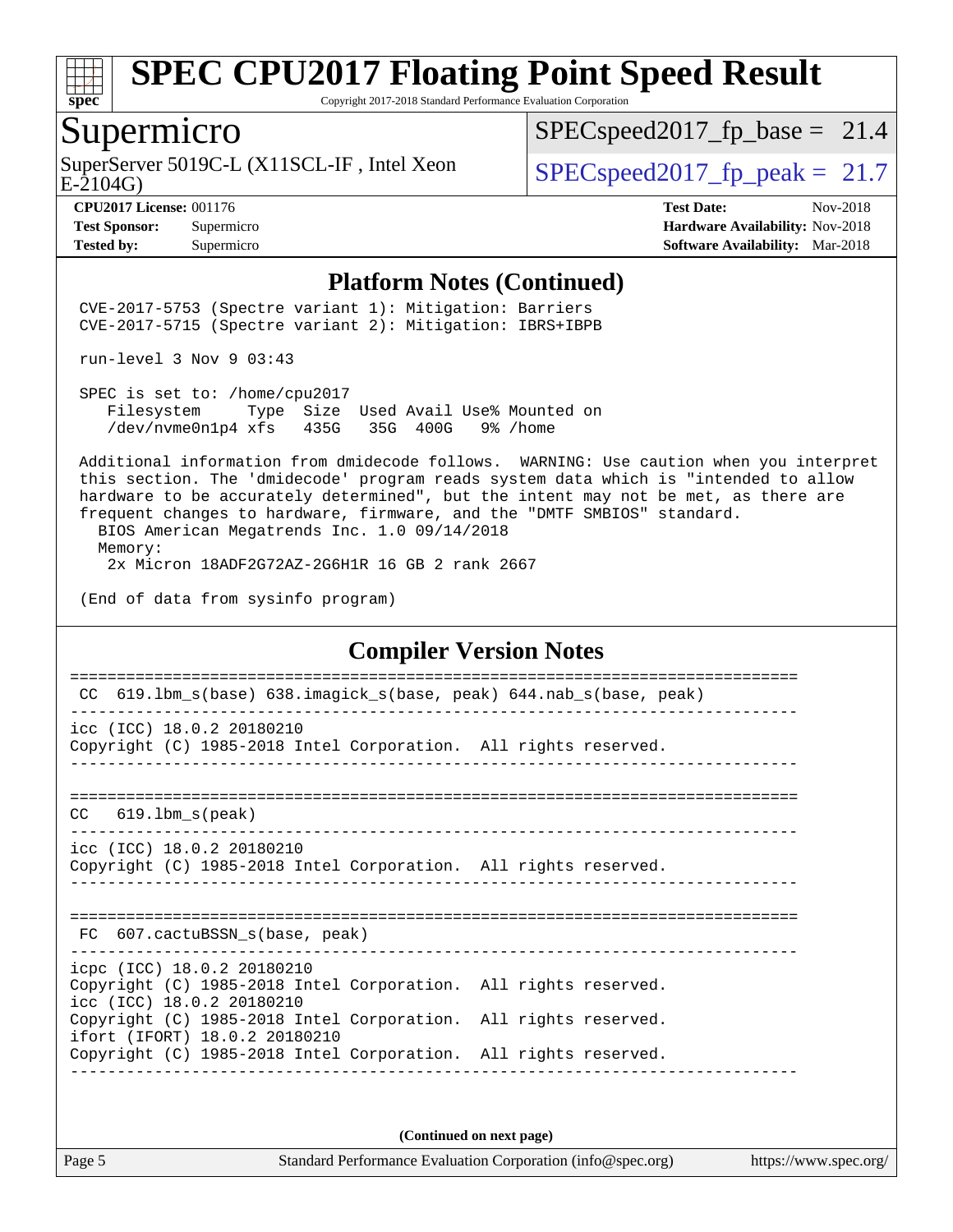

Copyright 2017-2018 Standard Performance Evaluation Corporation

## Supermicro

E-2104G) SuperServer 5019C-L (X11SCL-IF, Intel Xeon  $SPEC speed2017_f$  peak = 21.7

 $SPEC speed2017_fp\_base = 21.4$ 

**[CPU2017 License:](http://www.spec.org/auto/cpu2017/Docs/result-fields.html#CPU2017License)** 001176 **[Test Date:](http://www.spec.org/auto/cpu2017/Docs/result-fields.html#TestDate)** Nov-2018 **[Test Sponsor:](http://www.spec.org/auto/cpu2017/Docs/result-fields.html#TestSponsor)** Supermicro **[Hardware Availability:](http://www.spec.org/auto/cpu2017/Docs/result-fields.html#HardwareAvailability)** Nov-2018 **[Tested by:](http://www.spec.org/auto/cpu2017/Docs/result-fields.html#Testedby)** Supermicro **[Software Availability:](http://www.spec.org/auto/cpu2017/Docs/result-fields.html#SoftwareAvailability)** Mar-2018

#### **[Compiler Version Notes \(Continued\)](http://www.spec.org/auto/cpu2017/Docs/result-fields.html#CompilerVersionNotes)**

## **[Base Compiler Invocation](http://www.spec.org/auto/cpu2017/Docs/result-fields.html#BaseCompilerInvocation)**

[C benchmarks](http://www.spec.org/auto/cpu2017/Docs/result-fields.html#Cbenchmarks): [icc -m64 -std=c11](http://www.spec.org/cpu2017/results/res2018q4/cpu2017-20181112-09571.flags.html#user_CCbase_intel_icc_64bit_c11_33ee0cdaae7deeeab2a9725423ba97205ce30f63b9926c2519791662299b76a0318f32ddfffdc46587804de3178b4f9328c46fa7c2b0cd779d7a61945c91cd35)

[Fortran benchmarks](http://www.spec.org/auto/cpu2017/Docs/result-fields.html#Fortranbenchmarks): [ifort -m64](http://www.spec.org/cpu2017/results/res2018q4/cpu2017-20181112-09571.flags.html#user_FCbase_intel_ifort_64bit_24f2bb282fbaeffd6157abe4f878425411749daecae9a33200eee2bee2fe76f3b89351d69a8130dd5949958ce389cf37ff59a95e7a40d588e8d3a57e0c3fd751)

[Benchmarks using both Fortran and C](http://www.spec.org/auto/cpu2017/Docs/result-fields.html#BenchmarksusingbothFortranandC): [ifort -m64](http://www.spec.org/cpu2017/results/res2018q4/cpu2017-20181112-09571.flags.html#user_CC_FCbase_intel_ifort_64bit_24f2bb282fbaeffd6157abe4f878425411749daecae9a33200eee2bee2fe76f3b89351d69a8130dd5949958ce389cf37ff59a95e7a40d588e8d3a57e0c3fd751) [icc -m64 -std=c11](http://www.spec.org/cpu2017/results/res2018q4/cpu2017-20181112-09571.flags.html#user_CC_FCbase_intel_icc_64bit_c11_33ee0cdaae7deeeab2a9725423ba97205ce30f63b9926c2519791662299b76a0318f32ddfffdc46587804de3178b4f9328c46fa7c2b0cd779d7a61945c91cd35)

[Benchmarks using Fortran, C, and C++:](http://www.spec.org/auto/cpu2017/Docs/result-fields.html#BenchmarksusingFortranCandCXX) [icpc -m64](http://www.spec.org/cpu2017/results/res2018q4/cpu2017-20181112-09571.flags.html#user_CC_CXX_FCbase_intel_icpc_64bit_4ecb2543ae3f1412ef961e0650ca070fec7b7afdcd6ed48761b84423119d1bf6bdf5cad15b44d48e7256388bc77273b966e5eb805aefd121eb22e9299b2ec9d9) [icc -m64 -std=c11](http://www.spec.org/cpu2017/results/res2018q4/cpu2017-20181112-09571.flags.html#user_CC_CXX_FCbase_intel_icc_64bit_c11_33ee0cdaae7deeeab2a9725423ba97205ce30f63b9926c2519791662299b76a0318f32ddfffdc46587804de3178b4f9328c46fa7c2b0cd779d7a61945c91cd35) [ifort -m64](http://www.spec.org/cpu2017/results/res2018q4/cpu2017-20181112-09571.flags.html#user_CC_CXX_FCbase_intel_ifort_64bit_24f2bb282fbaeffd6157abe4f878425411749daecae9a33200eee2bee2fe76f3b89351d69a8130dd5949958ce389cf37ff59a95e7a40d588e8d3a57e0c3fd751)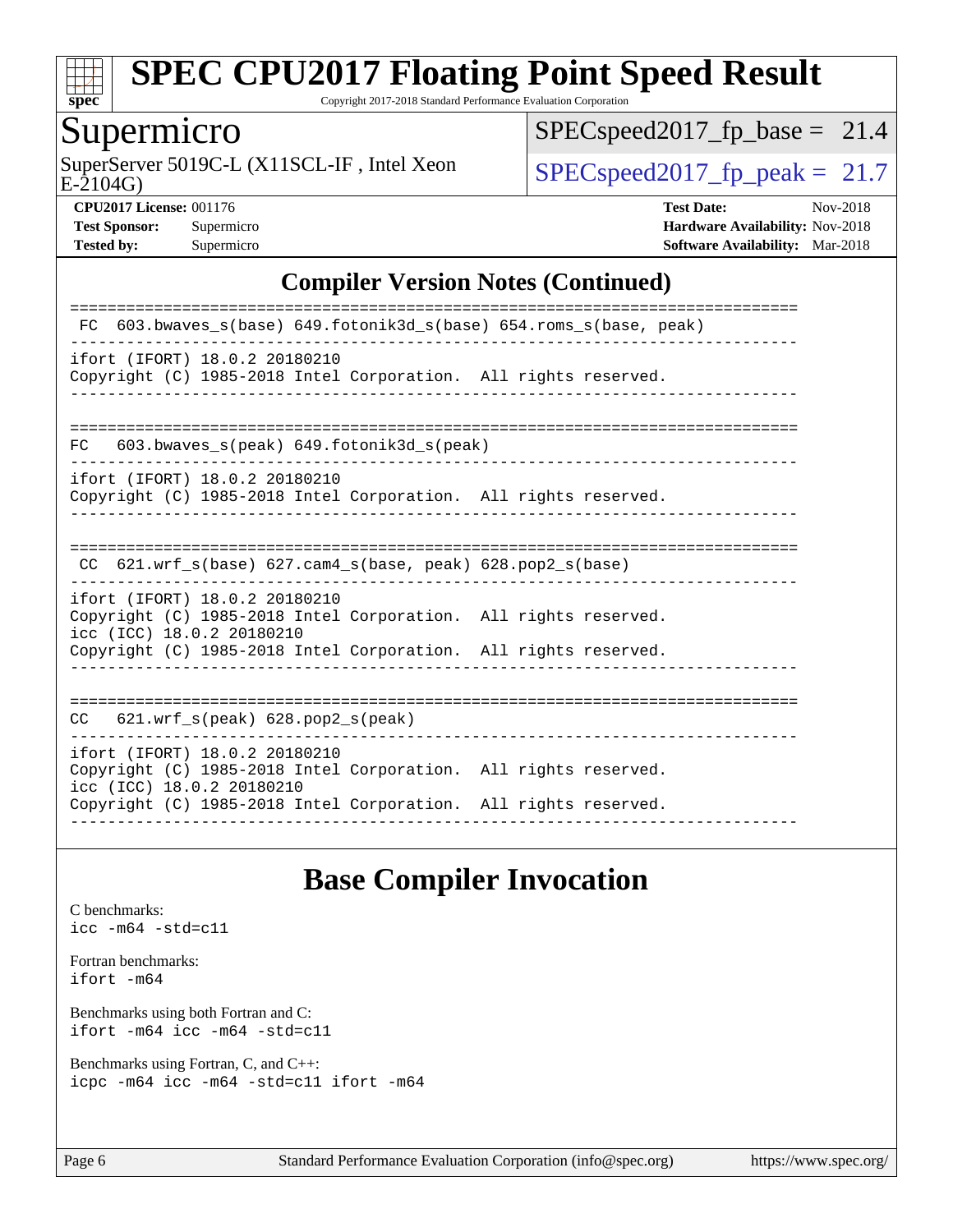

Copyright 2017-2018 Standard Performance Evaluation Corporation

### Supermicro

E-2104G) SuperServer 5019C-L (X11SCL-IF, Intel Xeon  $SPEC speed2017$  fp\_peak = 21.7

 $SPECspeed2017_fp\_base = 21.4$ 

**[CPU2017 License:](http://www.spec.org/auto/cpu2017/Docs/result-fields.html#CPU2017License)** 001176 **[Test Date:](http://www.spec.org/auto/cpu2017/Docs/result-fields.html#TestDate)** Nov-2018 **[Test Sponsor:](http://www.spec.org/auto/cpu2017/Docs/result-fields.html#TestSponsor)** Supermicro **[Hardware Availability:](http://www.spec.org/auto/cpu2017/Docs/result-fields.html#HardwareAvailability)** Nov-2018 **[Tested by:](http://www.spec.org/auto/cpu2017/Docs/result-fields.html#Testedby)** Supermicro **[Software Availability:](http://www.spec.org/auto/cpu2017/Docs/result-fields.html#SoftwareAvailability)** Mar-2018

## **[Base Portability Flags](http://www.spec.org/auto/cpu2017/Docs/result-fields.html#BasePortabilityFlags)**

 603.bwaves\_s: [-DSPEC\\_LP64](http://www.spec.org/cpu2017/results/res2018q4/cpu2017-20181112-09571.flags.html#suite_basePORTABILITY603_bwaves_s_DSPEC_LP64) 607.cactuBSSN\_s: [-DSPEC\\_LP64](http://www.spec.org/cpu2017/results/res2018q4/cpu2017-20181112-09571.flags.html#suite_basePORTABILITY607_cactuBSSN_s_DSPEC_LP64) 619.lbm\_s: [-DSPEC\\_LP64](http://www.spec.org/cpu2017/results/res2018q4/cpu2017-20181112-09571.flags.html#suite_basePORTABILITY619_lbm_s_DSPEC_LP64) 621.wrf\_s: [-DSPEC\\_LP64](http://www.spec.org/cpu2017/results/res2018q4/cpu2017-20181112-09571.flags.html#suite_basePORTABILITY621_wrf_s_DSPEC_LP64) [-DSPEC\\_CASE\\_FLAG](http://www.spec.org/cpu2017/results/res2018q4/cpu2017-20181112-09571.flags.html#b621.wrf_s_baseCPORTABILITY_DSPEC_CASE_FLAG) [-convert big\\_endian](http://www.spec.org/cpu2017/results/res2018q4/cpu2017-20181112-09571.flags.html#user_baseFPORTABILITY621_wrf_s_convert_big_endian_c3194028bc08c63ac5d04de18c48ce6d347e4e562e8892b8bdbdc0214820426deb8554edfa529a3fb25a586e65a3d812c835984020483e7e73212c4d31a38223) 627.cam4\_s: [-DSPEC\\_LP64](http://www.spec.org/cpu2017/results/res2018q4/cpu2017-20181112-09571.flags.html#suite_basePORTABILITY627_cam4_s_DSPEC_LP64) [-DSPEC\\_CASE\\_FLAG](http://www.spec.org/cpu2017/results/res2018q4/cpu2017-20181112-09571.flags.html#b627.cam4_s_baseCPORTABILITY_DSPEC_CASE_FLAG) 628.pop2\_s: [-DSPEC\\_LP64](http://www.spec.org/cpu2017/results/res2018q4/cpu2017-20181112-09571.flags.html#suite_basePORTABILITY628_pop2_s_DSPEC_LP64) [-DSPEC\\_CASE\\_FLAG](http://www.spec.org/cpu2017/results/res2018q4/cpu2017-20181112-09571.flags.html#b628.pop2_s_baseCPORTABILITY_DSPEC_CASE_FLAG) [-convert big\\_endian](http://www.spec.org/cpu2017/results/res2018q4/cpu2017-20181112-09571.flags.html#user_baseFPORTABILITY628_pop2_s_convert_big_endian_c3194028bc08c63ac5d04de18c48ce6d347e4e562e8892b8bdbdc0214820426deb8554edfa529a3fb25a586e65a3d812c835984020483e7e73212c4d31a38223) [-assume byterecl](http://www.spec.org/cpu2017/results/res2018q4/cpu2017-20181112-09571.flags.html#user_baseFPORTABILITY628_pop2_s_assume_byterecl_7e47d18b9513cf18525430bbf0f2177aa9bf368bc7a059c09b2c06a34b53bd3447c950d3f8d6c70e3faf3a05c8557d66a5798b567902e8849adc142926523472) 638.imagick\_s: [-DSPEC\\_LP64](http://www.spec.org/cpu2017/results/res2018q4/cpu2017-20181112-09571.flags.html#suite_basePORTABILITY638_imagick_s_DSPEC_LP64) 644.nab\_s: [-DSPEC\\_LP64](http://www.spec.org/cpu2017/results/res2018q4/cpu2017-20181112-09571.flags.html#suite_basePORTABILITY644_nab_s_DSPEC_LP64) 649.fotonik3d\_s: [-DSPEC\\_LP64](http://www.spec.org/cpu2017/results/res2018q4/cpu2017-20181112-09571.flags.html#suite_basePORTABILITY649_fotonik3d_s_DSPEC_LP64) 654.roms\_s: [-DSPEC\\_LP64](http://www.spec.org/cpu2017/results/res2018q4/cpu2017-20181112-09571.flags.html#suite_basePORTABILITY654_roms_s_DSPEC_LP64)

## **[Base Optimization Flags](http://www.spec.org/auto/cpu2017/Docs/result-fields.html#BaseOptimizationFlags)**

[C benchmarks](http://www.spec.org/auto/cpu2017/Docs/result-fields.html#Cbenchmarks):

[-Wl,-z,muldefs](http://www.spec.org/cpu2017/results/res2018q4/cpu2017-20181112-09571.flags.html#user_CCbase_link_force_multiple1_b4cbdb97b34bdee9ceefcfe54f4c8ea74255f0b02a4b23e853cdb0e18eb4525ac79b5a88067c842dd0ee6996c24547a27a4b99331201badda8798ef8a743f577) [-xCORE-AVX2](http://www.spec.org/cpu2017/results/res2018q4/cpu2017-20181112-09571.flags.html#user_CCbase_f-xCORE-AVX2) [-ipo](http://www.spec.org/cpu2017/results/res2018q4/cpu2017-20181112-09571.flags.html#user_CCbase_f-ipo) [-O3](http://www.spec.org/cpu2017/results/res2018q4/cpu2017-20181112-09571.flags.html#user_CCbase_f-O3) [-no-prec-div](http://www.spec.org/cpu2017/results/res2018q4/cpu2017-20181112-09571.flags.html#user_CCbase_f-no-prec-div) [-qopt-prefetch](http://www.spec.org/cpu2017/results/res2018q4/cpu2017-20181112-09571.flags.html#user_CCbase_f-qopt-prefetch) [-ffinite-math-only](http://www.spec.org/cpu2017/results/res2018q4/cpu2017-20181112-09571.flags.html#user_CCbase_f_finite_math_only_cb91587bd2077682c4b38af759c288ed7c732db004271a9512da14a4f8007909a5f1427ecbf1a0fb78ff2a814402c6114ac565ca162485bbcae155b5e4258871) [-qopt-mem-layout-trans=3](http://www.spec.org/cpu2017/results/res2018q4/cpu2017-20181112-09571.flags.html#user_CCbase_f-qopt-mem-layout-trans_de80db37974c74b1f0e20d883f0b675c88c3b01e9d123adea9b28688d64333345fb62bc4a798493513fdb68f60282f9a726aa07f478b2f7113531aecce732043) [-qopenmp](http://www.spec.org/cpu2017/results/res2018q4/cpu2017-20181112-09571.flags.html#user_CCbase_qopenmp_16be0c44f24f464004c6784a7acb94aca937f053568ce72f94b139a11c7c168634a55f6653758ddd83bcf7b8463e8028bb0b48b77bcddc6b78d5d95bb1df2967) [-DSPEC\\_OPENMP](http://www.spec.org/cpu2017/results/res2018q4/cpu2017-20181112-09571.flags.html#suite_CCbase_DSPEC_OPENMP) [-L/usr/local/je5.0.1-64/lib](http://www.spec.org/cpu2017/results/res2018q4/cpu2017-20181112-09571.flags.html#user_CCbase_jemalloc_link_path64_4b10a636b7bce113509b17f3bd0d6226c5fb2346b9178c2d0232c14f04ab830f976640479e5c33dc2bcbbdad86ecfb6634cbbd4418746f06f368b512fced5394) [-ljemalloc](http://www.spec.org/cpu2017/results/res2018q4/cpu2017-20181112-09571.flags.html#user_CCbase_jemalloc_link_lib_d1249b907c500fa1c0672f44f562e3d0f79738ae9e3c4a9c376d49f265a04b9c99b167ecedbf6711b3085be911c67ff61f150a17b3472be731631ba4d0471706)

[Fortran benchmarks](http://www.spec.org/auto/cpu2017/Docs/result-fields.html#Fortranbenchmarks):

[-Wl,-z,muldefs](http://www.spec.org/cpu2017/results/res2018q4/cpu2017-20181112-09571.flags.html#user_FCbase_link_force_multiple1_b4cbdb97b34bdee9ceefcfe54f4c8ea74255f0b02a4b23e853cdb0e18eb4525ac79b5a88067c842dd0ee6996c24547a27a4b99331201badda8798ef8a743f577) [-DSPEC\\_OPENMP](http://www.spec.org/cpu2017/results/res2018q4/cpu2017-20181112-09571.flags.html#suite_FCbase_DSPEC_OPENMP) [-xCORE-AVX2](http://www.spec.org/cpu2017/results/res2018q4/cpu2017-20181112-09571.flags.html#user_FCbase_f-xCORE-AVX2) [-ipo](http://www.spec.org/cpu2017/results/res2018q4/cpu2017-20181112-09571.flags.html#user_FCbase_f-ipo) [-O3](http://www.spec.org/cpu2017/results/res2018q4/cpu2017-20181112-09571.flags.html#user_FCbase_f-O3) [-no-prec-div](http://www.spec.org/cpu2017/results/res2018q4/cpu2017-20181112-09571.flags.html#user_FCbase_f-no-prec-div) [-qopt-prefetch](http://www.spec.org/cpu2017/results/res2018q4/cpu2017-20181112-09571.flags.html#user_FCbase_f-qopt-prefetch) [-ffinite-math-only](http://www.spec.org/cpu2017/results/res2018q4/cpu2017-20181112-09571.flags.html#user_FCbase_f_finite_math_only_cb91587bd2077682c4b38af759c288ed7c732db004271a9512da14a4f8007909a5f1427ecbf1a0fb78ff2a814402c6114ac565ca162485bbcae155b5e4258871) [-qopt-mem-layout-trans=3](http://www.spec.org/cpu2017/results/res2018q4/cpu2017-20181112-09571.flags.html#user_FCbase_f-qopt-mem-layout-trans_de80db37974c74b1f0e20d883f0b675c88c3b01e9d123adea9b28688d64333345fb62bc4a798493513fdb68f60282f9a726aa07f478b2f7113531aecce732043) [-qopenmp](http://www.spec.org/cpu2017/results/res2018q4/cpu2017-20181112-09571.flags.html#user_FCbase_qopenmp_16be0c44f24f464004c6784a7acb94aca937f053568ce72f94b139a11c7c168634a55f6653758ddd83bcf7b8463e8028bb0b48b77bcddc6b78d5d95bb1df2967) [-nostandard-realloc-lhs](http://www.spec.org/cpu2017/results/res2018q4/cpu2017-20181112-09571.flags.html#user_FCbase_f_2003_std_realloc_82b4557e90729c0f113870c07e44d33d6f5a304b4f63d4c15d2d0f1fab99f5daaed73bdb9275d9ae411527f28b936061aa8b9c8f2d63842963b95c9dd6426b8a) [-L/usr/local/je5.0.1-64/lib](http://www.spec.org/cpu2017/results/res2018q4/cpu2017-20181112-09571.flags.html#user_FCbase_jemalloc_link_path64_4b10a636b7bce113509b17f3bd0d6226c5fb2346b9178c2d0232c14f04ab830f976640479e5c33dc2bcbbdad86ecfb6634cbbd4418746f06f368b512fced5394) [-ljemalloc](http://www.spec.org/cpu2017/results/res2018q4/cpu2017-20181112-09571.flags.html#user_FCbase_jemalloc_link_lib_d1249b907c500fa1c0672f44f562e3d0f79738ae9e3c4a9c376d49f265a04b9c99b167ecedbf6711b3085be911c67ff61f150a17b3472be731631ba4d0471706)

[Benchmarks using both Fortran and C](http://www.spec.org/auto/cpu2017/Docs/result-fields.html#BenchmarksusingbothFortranandC):

[-Wl,-z,muldefs](http://www.spec.org/cpu2017/results/res2018q4/cpu2017-20181112-09571.flags.html#user_CC_FCbase_link_force_multiple1_b4cbdb97b34bdee9ceefcfe54f4c8ea74255f0b02a4b23e853cdb0e18eb4525ac79b5a88067c842dd0ee6996c24547a27a4b99331201badda8798ef8a743f577) [-xCORE-AVX2](http://www.spec.org/cpu2017/results/res2018q4/cpu2017-20181112-09571.flags.html#user_CC_FCbase_f-xCORE-AVX2) [-ipo](http://www.spec.org/cpu2017/results/res2018q4/cpu2017-20181112-09571.flags.html#user_CC_FCbase_f-ipo) [-O3](http://www.spec.org/cpu2017/results/res2018q4/cpu2017-20181112-09571.flags.html#user_CC_FCbase_f-O3) [-no-prec-div](http://www.spec.org/cpu2017/results/res2018q4/cpu2017-20181112-09571.flags.html#user_CC_FCbase_f-no-prec-div) [-qopt-prefetch](http://www.spec.org/cpu2017/results/res2018q4/cpu2017-20181112-09571.flags.html#user_CC_FCbase_f-qopt-prefetch) [-ffinite-math-only](http://www.spec.org/cpu2017/results/res2018q4/cpu2017-20181112-09571.flags.html#user_CC_FCbase_f_finite_math_only_cb91587bd2077682c4b38af759c288ed7c732db004271a9512da14a4f8007909a5f1427ecbf1a0fb78ff2a814402c6114ac565ca162485bbcae155b5e4258871) [-qopt-mem-layout-trans=3](http://www.spec.org/cpu2017/results/res2018q4/cpu2017-20181112-09571.flags.html#user_CC_FCbase_f-qopt-mem-layout-trans_de80db37974c74b1f0e20d883f0b675c88c3b01e9d123adea9b28688d64333345fb62bc4a798493513fdb68f60282f9a726aa07f478b2f7113531aecce732043) [-qopenmp](http://www.spec.org/cpu2017/results/res2018q4/cpu2017-20181112-09571.flags.html#user_CC_FCbase_qopenmp_16be0c44f24f464004c6784a7acb94aca937f053568ce72f94b139a11c7c168634a55f6653758ddd83bcf7b8463e8028bb0b48b77bcddc6b78d5d95bb1df2967) [-DSPEC\\_OPENMP](http://www.spec.org/cpu2017/results/res2018q4/cpu2017-20181112-09571.flags.html#suite_CC_FCbase_DSPEC_OPENMP) [-nostandard-realloc-lhs](http://www.spec.org/cpu2017/results/res2018q4/cpu2017-20181112-09571.flags.html#user_CC_FCbase_f_2003_std_realloc_82b4557e90729c0f113870c07e44d33d6f5a304b4f63d4c15d2d0f1fab99f5daaed73bdb9275d9ae411527f28b936061aa8b9c8f2d63842963b95c9dd6426b8a) [-L/usr/local/je5.0.1-64/lib](http://www.spec.org/cpu2017/results/res2018q4/cpu2017-20181112-09571.flags.html#user_CC_FCbase_jemalloc_link_path64_4b10a636b7bce113509b17f3bd0d6226c5fb2346b9178c2d0232c14f04ab830f976640479e5c33dc2bcbbdad86ecfb6634cbbd4418746f06f368b512fced5394) [-ljemalloc](http://www.spec.org/cpu2017/results/res2018q4/cpu2017-20181112-09571.flags.html#user_CC_FCbase_jemalloc_link_lib_d1249b907c500fa1c0672f44f562e3d0f79738ae9e3c4a9c376d49f265a04b9c99b167ecedbf6711b3085be911c67ff61f150a17b3472be731631ba4d0471706)

#### [Benchmarks using Fortran, C, and C++:](http://www.spec.org/auto/cpu2017/Docs/result-fields.html#BenchmarksusingFortranCandCXX)

[-Wl,-z,muldefs](http://www.spec.org/cpu2017/results/res2018q4/cpu2017-20181112-09571.flags.html#user_CC_CXX_FCbase_link_force_multiple1_b4cbdb97b34bdee9ceefcfe54f4c8ea74255f0b02a4b23e853cdb0e18eb4525ac79b5a88067c842dd0ee6996c24547a27a4b99331201badda8798ef8a743f577) [-xCORE-AVX2](http://www.spec.org/cpu2017/results/res2018q4/cpu2017-20181112-09571.flags.html#user_CC_CXX_FCbase_f-xCORE-AVX2) [-ipo](http://www.spec.org/cpu2017/results/res2018q4/cpu2017-20181112-09571.flags.html#user_CC_CXX_FCbase_f-ipo) [-O3](http://www.spec.org/cpu2017/results/res2018q4/cpu2017-20181112-09571.flags.html#user_CC_CXX_FCbase_f-O3) [-no-prec-div](http://www.spec.org/cpu2017/results/res2018q4/cpu2017-20181112-09571.flags.html#user_CC_CXX_FCbase_f-no-prec-div) [-qopt-prefetch](http://www.spec.org/cpu2017/results/res2018q4/cpu2017-20181112-09571.flags.html#user_CC_CXX_FCbase_f-qopt-prefetch) [-ffinite-math-only](http://www.spec.org/cpu2017/results/res2018q4/cpu2017-20181112-09571.flags.html#user_CC_CXX_FCbase_f_finite_math_only_cb91587bd2077682c4b38af759c288ed7c732db004271a9512da14a4f8007909a5f1427ecbf1a0fb78ff2a814402c6114ac565ca162485bbcae155b5e4258871) [-qopt-mem-layout-trans=3](http://www.spec.org/cpu2017/results/res2018q4/cpu2017-20181112-09571.flags.html#user_CC_CXX_FCbase_f-qopt-mem-layout-trans_de80db37974c74b1f0e20d883f0b675c88c3b01e9d123adea9b28688d64333345fb62bc4a798493513fdb68f60282f9a726aa07f478b2f7113531aecce732043) [-qopenmp](http://www.spec.org/cpu2017/results/res2018q4/cpu2017-20181112-09571.flags.html#user_CC_CXX_FCbase_qopenmp_16be0c44f24f464004c6784a7acb94aca937f053568ce72f94b139a11c7c168634a55f6653758ddd83bcf7b8463e8028bb0b48b77bcddc6b78d5d95bb1df2967) [-DSPEC\\_OPENMP](http://www.spec.org/cpu2017/results/res2018q4/cpu2017-20181112-09571.flags.html#suite_CC_CXX_FCbase_DSPEC_OPENMP) [-nostandard-realloc-lhs](http://www.spec.org/cpu2017/results/res2018q4/cpu2017-20181112-09571.flags.html#user_CC_CXX_FCbase_f_2003_std_realloc_82b4557e90729c0f113870c07e44d33d6f5a304b4f63d4c15d2d0f1fab99f5daaed73bdb9275d9ae411527f28b936061aa8b9c8f2d63842963b95c9dd6426b8a) [-L/usr/local/je5.0.1-64/lib](http://www.spec.org/cpu2017/results/res2018q4/cpu2017-20181112-09571.flags.html#user_CC_CXX_FCbase_jemalloc_link_path64_4b10a636b7bce113509b17f3bd0d6226c5fb2346b9178c2d0232c14f04ab830f976640479e5c33dc2bcbbdad86ecfb6634cbbd4418746f06f368b512fced5394) [-ljemalloc](http://www.spec.org/cpu2017/results/res2018q4/cpu2017-20181112-09571.flags.html#user_CC_CXX_FCbase_jemalloc_link_lib_d1249b907c500fa1c0672f44f562e3d0f79738ae9e3c4a9c376d49f265a04b9c99b167ecedbf6711b3085be911c67ff61f150a17b3472be731631ba4d0471706)

## **[Peak Compiler Invocation](http://www.spec.org/auto/cpu2017/Docs/result-fields.html#PeakCompilerInvocation)**

[C benchmarks](http://www.spec.org/auto/cpu2017/Docs/result-fields.html#Cbenchmarks): [icc -m64 -std=c11](http://www.spec.org/cpu2017/results/res2018q4/cpu2017-20181112-09571.flags.html#user_CCpeak_intel_icc_64bit_c11_33ee0cdaae7deeeab2a9725423ba97205ce30f63b9926c2519791662299b76a0318f32ddfffdc46587804de3178b4f9328c46fa7c2b0cd779d7a61945c91cd35)

[Fortran benchmarks](http://www.spec.org/auto/cpu2017/Docs/result-fields.html#Fortranbenchmarks): [ifort -m64](http://www.spec.org/cpu2017/results/res2018q4/cpu2017-20181112-09571.flags.html#user_FCpeak_intel_ifort_64bit_24f2bb282fbaeffd6157abe4f878425411749daecae9a33200eee2bee2fe76f3b89351d69a8130dd5949958ce389cf37ff59a95e7a40d588e8d3a57e0c3fd751)

**(Continued on next page)**

Page 7 Standard Performance Evaluation Corporation [\(info@spec.org\)](mailto:info@spec.org) <https://www.spec.org/>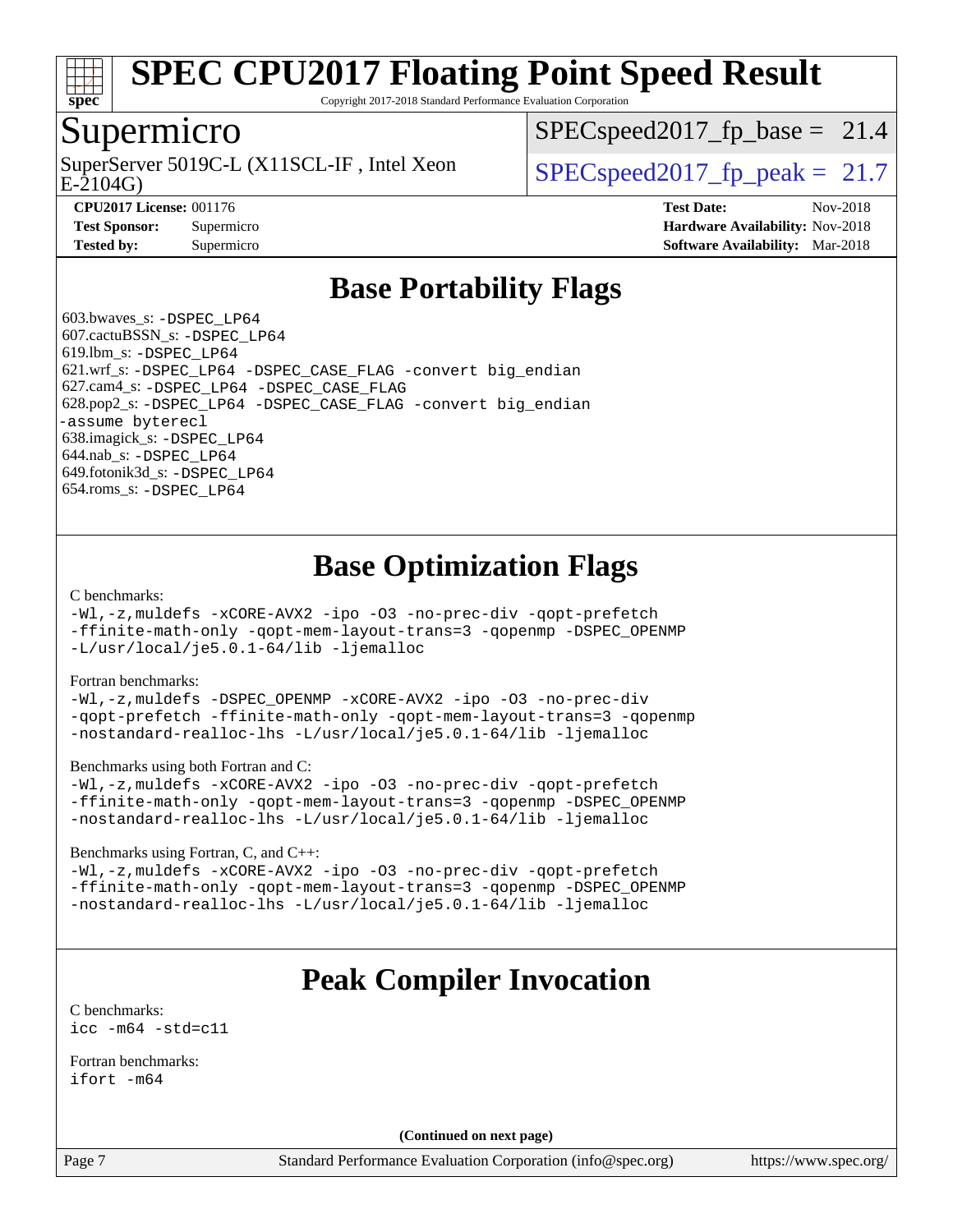

Copyright 2017-2018 Standard Performance Evaluation Corporation

### Supermicro

SuperServer 5019C-L (X11SCL-IF, Intel Xeon<br>E-2104G)

 $SPECspeed2017_fp\_base = 21.4$ 

 $SPECspeed2017_fp\_peak = 21.7$ 

**[CPU2017 License:](http://www.spec.org/auto/cpu2017/Docs/result-fields.html#CPU2017License)** 001176 **[Test Date:](http://www.spec.org/auto/cpu2017/Docs/result-fields.html#TestDate)** Nov-2018 **[Test Sponsor:](http://www.spec.org/auto/cpu2017/Docs/result-fields.html#TestSponsor)** Supermicro **[Hardware Availability:](http://www.spec.org/auto/cpu2017/Docs/result-fields.html#HardwareAvailability)** Nov-2018 **[Tested by:](http://www.spec.org/auto/cpu2017/Docs/result-fields.html#Testedby)** Supermicro **[Software Availability:](http://www.spec.org/auto/cpu2017/Docs/result-fields.html#SoftwareAvailability)** Mar-2018

# **[Peak Compiler Invocation \(Continued\)](http://www.spec.org/auto/cpu2017/Docs/result-fields.html#PeakCompilerInvocation)**

[Benchmarks using both Fortran and C](http://www.spec.org/auto/cpu2017/Docs/result-fields.html#BenchmarksusingbothFortranandC): [ifort -m64](http://www.spec.org/cpu2017/results/res2018q4/cpu2017-20181112-09571.flags.html#user_CC_FCpeak_intel_ifort_64bit_24f2bb282fbaeffd6157abe4f878425411749daecae9a33200eee2bee2fe76f3b89351d69a8130dd5949958ce389cf37ff59a95e7a40d588e8d3a57e0c3fd751) [icc -m64 -std=c11](http://www.spec.org/cpu2017/results/res2018q4/cpu2017-20181112-09571.flags.html#user_CC_FCpeak_intel_icc_64bit_c11_33ee0cdaae7deeeab2a9725423ba97205ce30f63b9926c2519791662299b76a0318f32ddfffdc46587804de3178b4f9328c46fa7c2b0cd779d7a61945c91cd35)

[Benchmarks using Fortran, C, and C++:](http://www.spec.org/auto/cpu2017/Docs/result-fields.html#BenchmarksusingFortranCandCXX) [icpc -m64](http://www.spec.org/cpu2017/results/res2018q4/cpu2017-20181112-09571.flags.html#user_CC_CXX_FCpeak_intel_icpc_64bit_4ecb2543ae3f1412ef961e0650ca070fec7b7afdcd6ed48761b84423119d1bf6bdf5cad15b44d48e7256388bc77273b966e5eb805aefd121eb22e9299b2ec9d9) [icc -m64 -std=c11](http://www.spec.org/cpu2017/results/res2018q4/cpu2017-20181112-09571.flags.html#user_CC_CXX_FCpeak_intel_icc_64bit_c11_33ee0cdaae7deeeab2a9725423ba97205ce30f63b9926c2519791662299b76a0318f32ddfffdc46587804de3178b4f9328c46fa7c2b0cd779d7a61945c91cd35) [ifort -m64](http://www.spec.org/cpu2017/results/res2018q4/cpu2017-20181112-09571.flags.html#user_CC_CXX_FCpeak_intel_ifort_64bit_24f2bb282fbaeffd6157abe4f878425411749daecae9a33200eee2bee2fe76f3b89351d69a8130dd5949958ce389cf37ff59a95e7a40d588e8d3a57e0c3fd751)

**[Peak Portability Flags](http://www.spec.org/auto/cpu2017/Docs/result-fields.html#PeakPortabilityFlags)**

Same as Base Portability Flags

## **[Peak Optimization Flags](http://www.spec.org/auto/cpu2017/Docs/result-fields.html#PeakOptimizationFlags)**

[C benchmarks](http://www.spec.org/auto/cpu2017/Docs/result-fields.html#Cbenchmarks):

619.lbm\_s: basepeak = yes

 638.imagick\_s: [-xCORE-AVX2](http://www.spec.org/cpu2017/results/res2018q4/cpu2017-20181112-09571.flags.html#user_peakCOPTIMIZE638_imagick_s_f-xCORE-AVX2) [-ipo](http://www.spec.org/cpu2017/results/res2018q4/cpu2017-20181112-09571.flags.html#user_peakCOPTIMIZE638_imagick_s_f-ipo) [-O3](http://www.spec.org/cpu2017/results/res2018q4/cpu2017-20181112-09571.flags.html#user_peakCOPTIMIZE638_imagick_s_f-O3) [-no-prec-div](http://www.spec.org/cpu2017/results/res2018q4/cpu2017-20181112-09571.flags.html#user_peakCOPTIMIZE638_imagick_s_f-no-prec-div) [-qopt-prefetch](http://www.spec.org/cpu2017/results/res2018q4/cpu2017-20181112-09571.flags.html#user_peakCOPTIMIZE638_imagick_s_f-qopt-prefetch) [-ffinite-math-only](http://www.spec.org/cpu2017/results/res2018q4/cpu2017-20181112-09571.flags.html#user_peakCOPTIMIZE638_imagick_s_f_finite_math_only_cb91587bd2077682c4b38af759c288ed7c732db004271a9512da14a4f8007909a5f1427ecbf1a0fb78ff2a814402c6114ac565ca162485bbcae155b5e4258871) [-qopt-mem-layout-trans=3](http://www.spec.org/cpu2017/results/res2018q4/cpu2017-20181112-09571.flags.html#user_peakCOPTIMIZE638_imagick_s_f-qopt-mem-layout-trans_de80db37974c74b1f0e20d883f0b675c88c3b01e9d123adea9b28688d64333345fb62bc4a798493513fdb68f60282f9a726aa07f478b2f7113531aecce732043) [-qopenmp](http://www.spec.org/cpu2017/results/res2018q4/cpu2017-20181112-09571.flags.html#user_peakCOPTIMIZE638_imagick_s_qopenmp_16be0c44f24f464004c6784a7acb94aca937f053568ce72f94b139a11c7c168634a55f6653758ddd83bcf7b8463e8028bb0b48b77bcddc6b78d5d95bb1df2967) [-DSPEC\\_OPENMP](http://www.spec.org/cpu2017/results/res2018q4/cpu2017-20181112-09571.flags.html#suite_peakCOPTIMIZE638_imagick_s_DSPEC_OPENMP)

644.nab\_s: basepeak = yes

[Fortran benchmarks](http://www.spec.org/auto/cpu2017/Docs/result-fields.html#Fortranbenchmarks):

 $603.bwaves$  s: basepeak = yes

 649.fotonik3d\_s: [-prof-gen](http://www.spec.org/cpu2017/results/res2018q4/cpu2017-20181112-09571.flags.html#user_peakPASS1_FFLAGSPASS1_LDFLAGS649_fotonik3d_s_prof_gen_5aa4926d6013ddb2a31985c654b3eb18169fc0c6952a63635c234f711e6e63dd76e94ad52365559451ec499a2cdb89e4dc58ba4c67ef54ca681ffbe1461d6b36)(pass 1) [-prof-use](http://www.spec.org/cpu2017/results/res2018q4/cpu2017-20181112-09571.flags.html#user_peakPASS2_FFLAGSPASS2_LDFLAGS649_fotonik3d_s_prof_use_1a21ceae95f36a2b53c25747139a6c16ca95bd9def2a207b4f0849963b97e94f5260e30a0c64f4bb623698870e679ca08317ef8150905d41bd88c6f78df73f19)(pass 2) [-DSPEC\\_SUPPRESS\\_OPENMP](http://www.spec.org/cpu2017/results/res2018q4/cpu2017-20181112-09571.flags.html#suite_peakPASS1_FOPTIMIZE649_fotonik3d_s_DSPEC_SUPPRESS_OPENMP) [-DSPEC\\_OPENMP](http://www.spec.org/cpu2017/results/res2018q4/cpu2017-20181112-09571.flags.html#suite_peakPASS2_FOPTIMIZE649_fotonik3d_s_DSPEC_OPENMP) [-O2](http://www.spec.org/cpu2017/results/res2018q4/cpu2017-20181112-09571.flags.html#user_peakPASS1_FOPTIMIZE649_fotonik3d_s_f-O2) [-xCORE-AVX2](http://www.spec.org/cpu2017/results/res2018q4/cpu2017-20181112-09571.flags.html#user_peakPASS2_FOPTIMIZE649_fotonik3d_s_f-xCORE-AVX2) [-qopt-prefetch](http://www.spec.org/cpu2017/results/res2018q4/cpu2017-20181112-09571.flags.html#user_peakPASS1_FOPTIMIZEPASS2_FOPTIMIZE649_fotonik3d_s_f-qopt-prefetch) [-ipo](http://www.spec.org/cpu2017/results/res2018q4/cpu2017-20181112-09571.flags.html#user_peakPASS2_FOPTIMIZE649_fotonik3d_s_f-ipo) [-O3](http://www.spec.org/cpu2017/results/res2018q4/cpu2017-20181112-09571.flags.html#user_peakPASS2_FOPTIMIZE649_fotonik3d_s_f-O3) [-ffinite-math-only](http://www.spec.org/cpu2017/results/res2018q4/cpu2017-20181112-09571.flags.html#user_peakPASS1_FOPTIMIZEPASS2_FOPTIMIZE649_fotonik3d_s_f_finite_math_only_cb91587bd2077682c4b38af759c288ed7c732db004271a9512da14a4f8007909a5f1427ecbf1a0fb78ff2a814402c6114ac565ca162485bbcae155b5e4258871) [-no-prec-div](http://www.spec.org/cpu2017/results/res2018q4/cpu2017-20181112-09571.flags.html#user_peakPASS2_FOPTIMIZE649_fotonik3d_s_f-no-prec-div) [-qopt-mem-layout-trans=3](http://www.spec.org/cpu2017/results/res2018q4/cpu2017-20181112-09571.flags.html#user_peakPASS1_FOPTIMIZEPASS2_FOPTIMIZE649_fotonik3d_s_f-qopt-mem-layout-trans_de80db37974c74b1f0e20d883f0b675c88c3b01e9d123adea9b28688d64333345fb62bc4a798493513fdb68f60282f9a726aa07f478b2f7113531aecce732043) [-qopenmp](http://www.spec.org/cpu2017/results/res2018q4/cpu2017-20181112-09571.flags.html#user_peakPASS2_FOPTIMIZE649_fotonik3d_s_qopenmp_16be0c44f24f464004c6784a7acb94aca937f053568ce72f94b139a11c7c168634a55f6653758ddd83bcf7b8463e8028bb0b48b77bcddc6b78d5d95bb1df2967) [-nostandard-realloc-lhs](http://www.spec.org/cpu2017/results/res2018q4/cpu2017-20181112-09571.flags.html#user_peakEXTRA_FOPTIMIZE649_fotonik3d_s_f_2003_std_realloc_82b4557e90729c0f113870c07e44d33d6f5a304b4f63d4c15d2d0f1fab99f5daaed73bdb9275d9ae411527f28b936061aa8b9c8f2d63842963b95c9dd6426b8a)

 654.roms\_s: [-DSPEC\\_OPENMP](http://www.spec.org/cpu2017/results/res2018q4/cpu2017-20181112-09571.flags.html#suite_peakFOPTIMIZE654_roms_s_DSPEC_OPENMP) [-xCORE-AVX2](http://www.spec.org/cpu2017/results/res2018q4/cpu2017-20181112-09571.flags.html#user_peakFOPTIMIZE654_roms_s_f-xCORE-AVX2) [-ipo](http://www.spec.org/cpu2017/results/res2018q4/cpu2017-20181112-09571.flags.html#user_peakFOPTIMIZE654_roms_s_f-ipo) [-O3](http://www.spec.org/cpu2017/results/res2018q4/cpu2017-20181112-09571.flags.html#user_peakFOPTIMIZE654_roms_s_f-O3) [-no-prec-div](http://www.spec.org/cpu2017/results/res2018q4/cpu2017-20181112-09571.flags.html#user_peakFOPTIMIZE654_roms_s_f-no-prec-div) [-qopt-prefetch](http://www.spec.org/cpu2017/results/res2018q4/cpu2017-20181112-09571.flags.html#user_peakFOPTIMIZE654_roms_s_f-qopt-prefetch) [-ffinite-math-only](http://www.spec.org/cpu2017/results/res2018q4/cpu2017-20181112-09571.flags.html#user_peakFOPTIMIZE654_roms_s_f_finite_math_only_cb91587bd2077682c4b38af759c288ed7c732db004271a9512da14a4f8007909a5f1427ecbf1a0fb78ff2a814402c6114ac565ca162485bbcae155b5e4258871) [-qopt-mem-layout-trans=3](http://www.spec.org/cpu2017/results/res2018q4/cpu2017-20181112-09571.flags.html#user_peakFOPTIMIZE654_roms_s_f-qopt-mem-layout-trans_de80db37974c74b1f0e20d883f0b675c88c3b01e9d123adea9b28688d64333345fb62bc4a798493513fdb68f60282f9a726aa07f478b2f7113531aecce732043) [-qopenmp](http://www.spec.org/cpu2017/results/res2018q4/cpu2017-20181112-09571.flags.html#user_peakFOPTIMIZE654_roms_s_qopenmp_16be0c44f24f464004c6784a7acb94aca937f053568ce72f94b139a11c7c168634a55f6653758ddd83bcf7b8463e8028bb0b48b77bcddc6b78d5d95bb1df2967) [-nostandard-realloc-lhs](http://www.spec.org/cpu2017/results/res2018q4/cpu2017-20181112-09571.flags.html#user_peakEXTRA_FOPTIMIZE654_roms_s_f_2003_std_realloc_82b4557e90729c0f113870c07e44d33d6f5a304b4f63d4c15d2d0f1fab99f5daaed73bdb9275d9ae411527f28b936061aa8b9c8f2d63842963b95c9dd6426b8a)

[Benchmarks using both Fortran and C](http://www.spec.org/auto/cpu2017/Docs/result-fields.html#BenchmarksusingbothFortranandC):

```
 621.wrf_s: -prof-gen(pass 1) -prof-use(pass 2) -O2 -xCORE-AVX2
-qopt-prefetch -ipo -O3 -ffinite-math-only -no-prec-div
-qopt-mem-layout-trans=3 -DSPEC_SUPPRESS_OPENMP -qopenmp
-DSPEC_OPENMP -nostandard-realloc-lhs
```
**(Continued on next page)**